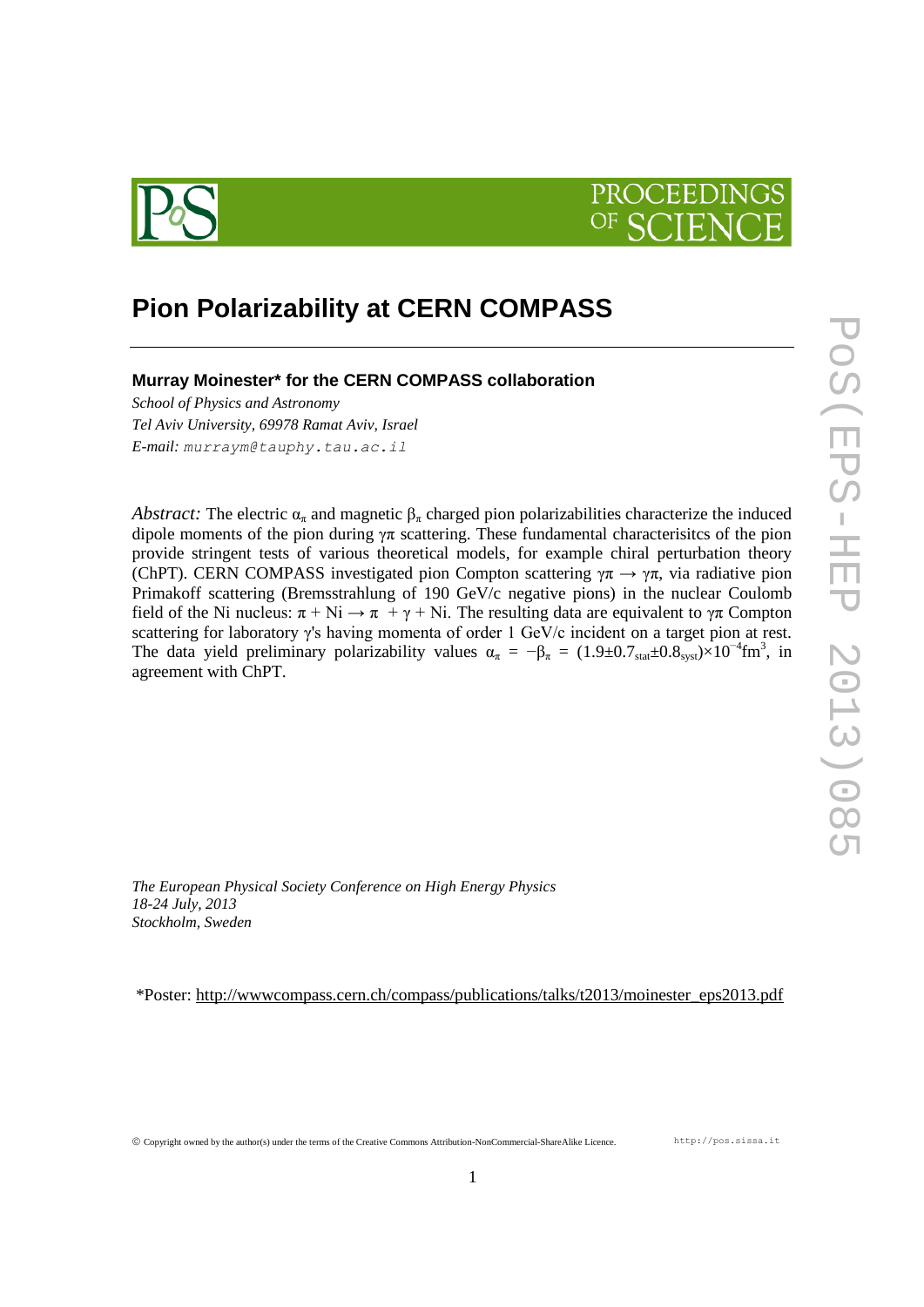Pion Polarizability **Murray Moinester** Murray Moinester

#### **1. Introduction**

The electric  $\alpha_{\pi}$  and magnetic  $\beta_{\pi}$  charged pion polarizabilities characterize the induced dipole moments of the pion during  $\gamma \pi$  scattering. These moments are induced via the interaction of the γ's electromagnetic field with the quark substructure of the pion. In particular,  $α_π$  is the proportionality constant between the  $\gamma$ 's electric field and the electric dipole moment, while  $\beta_{\pi}$ is similarly related to the  $\gamma$ 's magnetic field and the induced magnetic dipole moment. The polarizabilities are fundamental characterisitcs of the pion. They provide stringent tests of various theoretical models like chiral perturbation theory (ChPT), dispersion sum rules, QCD sum rule and quark confinement models. All theories predict that  $\alpha_{\pi}+\beta_{\pi}$  is close to zero.

#### **2. The COMPASS pion polarizability experiment**

The COMPASS collaboration at CERN detemined  $\alpha_{\pi}-\beta_{\pi}$  by investigating pion Compton scattering  $\gamma \pi \to \gamma \pi$  at center-of-mass energies below 3.5 pion masses. Compton scattering was measured via radiative pion Primakoff scattering (Bremsstrahlung of 190 GeV/c negative pions) in the nuclear Coulomb field of the Ni nucleus:  $\pi + Ni \rightarrow \pi + \gamma + Ni$ . The Primakoff process is illustrated in Fig. 1. Exchanged quasi-real photons are selected by isolating the sharp Coulomb peak observed at lowest momentum transfers to the target nucleus,  $Q^2 < 0.0015 \text{ GeV}^2/c^2$ . The resulting data are equivalent to  $\gamma \pi \rightarrow \gamma \pi$  Compton scattering for laboratory  $\gamma$ 's having momenta of order 1 GeV/c incident on a target pion at rest. In the reference frame of this target pion, the cross section is sensitive to  $(\alpha_{\pi} - \beta_{\pi})$  at backward angles of the scattered  $\gamma$ 's. This corresponds to forward angles in the laboratory frame for the highest energy Primakoff γ's.

COMPASS used a beam of negative hadrons (~97% pions & 3% kaons). The COMPASS spectrometer has a silicon tracker to measure precise meson scattering angles, electromagnetic calorimeters for γ detection and for triggering, and Cherenkov threshold detectors for K/ $\pi$ separation. Systematic uncertainties were controlled by many tests, including replacing pions by muons while keeping the same beam momentum. The muon Compton scattering cross section is precisely known, since muons have no internal structure and therefore have zero polarizabilities. From a 2009 data sample of 60,000 events, assuming  $\alpha_{\pi}+\beta_{\pi}=0$  based on theory, the extracted preliminary pion polarizabilities were determined. Higher statistics data taken in 2012 will allow an independent and high precision determination of  $\alpha_{\pi}$  and  $\beta_{\pi}$  without assuming  $\alpha_{\pi}+\beta_{\pi}=0$ , and a first determination of Kaon polarizabilities.

### **3. Determination of the pion polarizability and comparison with theory.**

Assuming  $\alpha_{\pi}+\beta_{\pi}=0$ , the dependence of the laboratory differential cross section on  $x_{\gamma}=E_{\gamma}/E_{\pi}$  is used to determine  $\alpha_{\pi}$ , where  $x_{\gamma}$  is the fraction of the beam energy carried by the final state  $\gamma$ . Let  $\sigma_{E}(x_{\gamma}, \alpha_{\pi})$  and  $\sigma_{MC}(x_{\gamma}, \alpha_{\pi})$  denote the experimental and calculated (via Monte Carlo simulation) laboratory frame differential cross section for a pion (polarizability  $\alpha_{\pi}$ ) as function of  $x_{\gamma}$ ; such that  $\sigma_{MC}(x_{\gamma}, \alpha_{\pi}=0)$  denotes the cross section for a point-like pion having zero polarizability. The  $\sigma_E(x_\gamma, \alpha_\pi)$  (Real Data) are obtained after subtracting backgrounds from the  $\pi + Ni \rightarrow \pi + \gamma + Ni$ diffractive channel and the  $\pi + Ni \rightarrow \pi + \pi^{0} + Ni$  diffractive and Primakoff channels. Experimental ratios  $R_E = \sigma_E(x_\gamma, \alpha_\pi)/\sigma_{MC}(x_\gamma, \alpha_\pi = 0)$  and theoretical ratios  $R = \sigma_{MC}(x_\gamma, \alpha_\pi)/\sigma_{MC}(x_\gamma, \alpha_\pi = 0)$ are shown in Fig. 2. The polarizability  $\alpha_{\pi}$  and its statistical error are extracted by fitting  $R_{E}$  to

$$
R = \frac{3}{2} \cdot \frac{m_{\pi}^{3}}{\alpha} \cdot \frac{x_{\gamma}^{2}}{1 - x_{\gamma}} \alpha_{\pi}
$$

Copyright owned by the author(s) under the terms of the Creative Commons Attribution-NonCommercial-ShareAlike Licence. http://pos.sissa.it